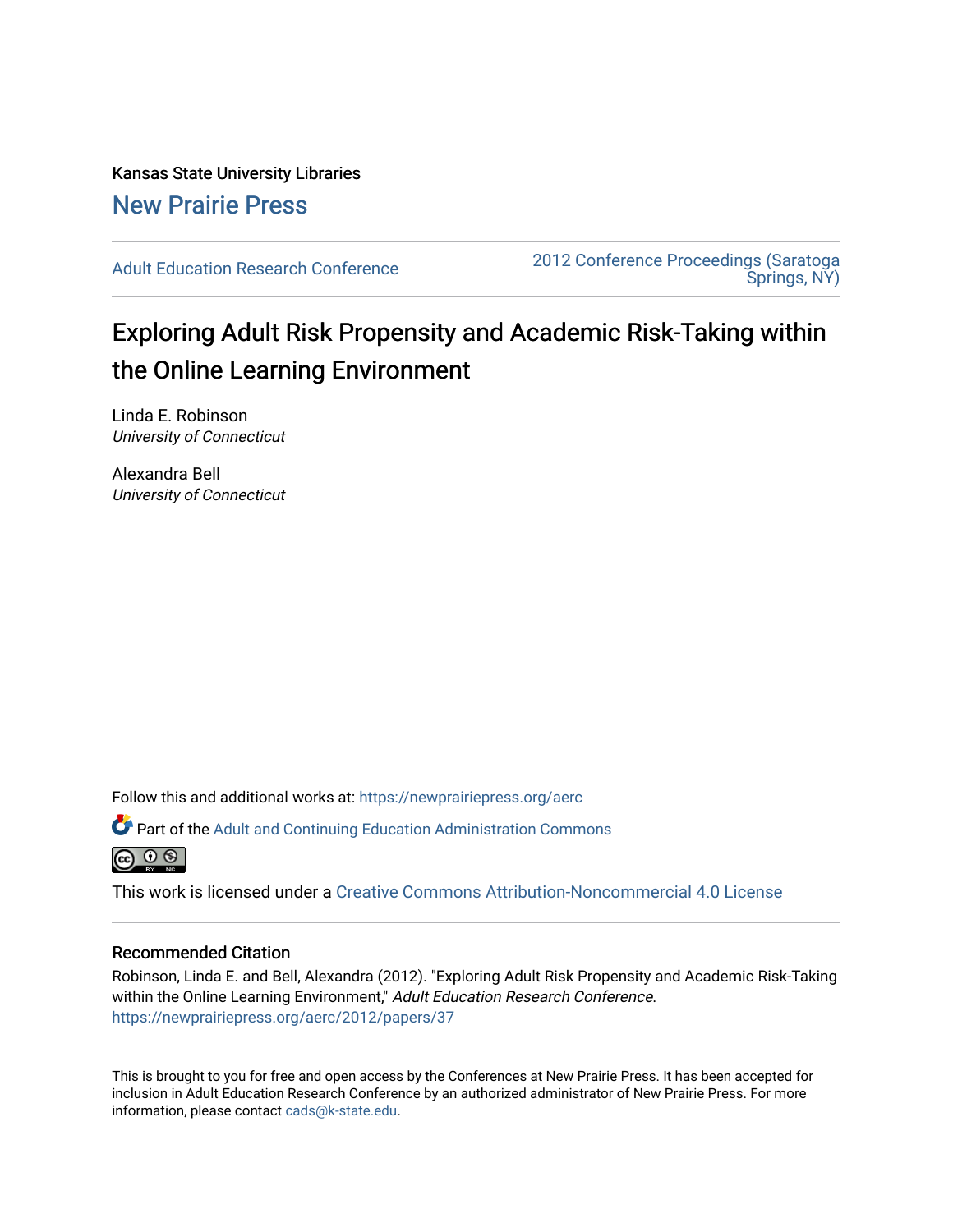## **Exploring Adult Risk Propensity and Academic Risk-Taking within the Online Learning Environment**

Linda E. Robinson and Alexandra Bell University of Connecticut

Keywords: academic risk-taking, online learning, risk propensity, blended learning

**Abstract:** This paper presents a portion of the findings from a larger study of factors related to academic risk-taking behaviors among a group of preservice teachers in the online component of a blended-format course. We describe our study findings and implications specific for the variable of risk propensity and its relationship with academic risk-taking behavior. A synthesis of our findings with the works of other researchers provides the groundwork for exploring factors that instructors can consider in designing learning environments that support academic risk-taking, particularly in online environments.

## **Introduction**

Within higher education, the social nature of learning may no longer equate to in-person interactions. Technology provides various interaction options and changes the learning environment (Harasim, Hiltz, Teles, & Turoff, 1995). However, many adult learners are challenged to navigate the social landscape in online environments and may perceive that online learning poses risks. Academic risk-taking involves students assessing the known and unknown outcomes of a learning activity and making choices about their involvement based on possible benefits and consequences of participation (Robinson, 2011). If instructors of online or blendedformat courses require participants to share in public forums using online interactions (e.g., threaded discussions, chat rooms, and posting of work) to successfully pass courses, then adults with an aversion to academic risk-taking can be at a distinct disadvantage in online courses. The high attrition rate in online courses (Diaz, 2002) may be a reflection of risk aversion. The challenge for instructors incorporating online learning in their courses for adults, such as in the area of teacher education, is to understand the nature of academic risk-taking associated with online learning environments. In this paper we present a portion of the findings from a larger study of factors related to academic risk taking behaviors among a group of preservice teachers in the online component of a blended-format course.

#### **Conceptual Framework**

While researchers (e.g., Settersten & Lovegreen, 1998) have identified many individual level traits involved in adult learning, the phenomenon of academic risk taking and risk behaviors seldom appears in the educational literature. As a result, we have created a conceptual framework based on the psychological model by Rohrmann (2004), in which he suggested different individual level traits might modify risk decisions in different situations. We combined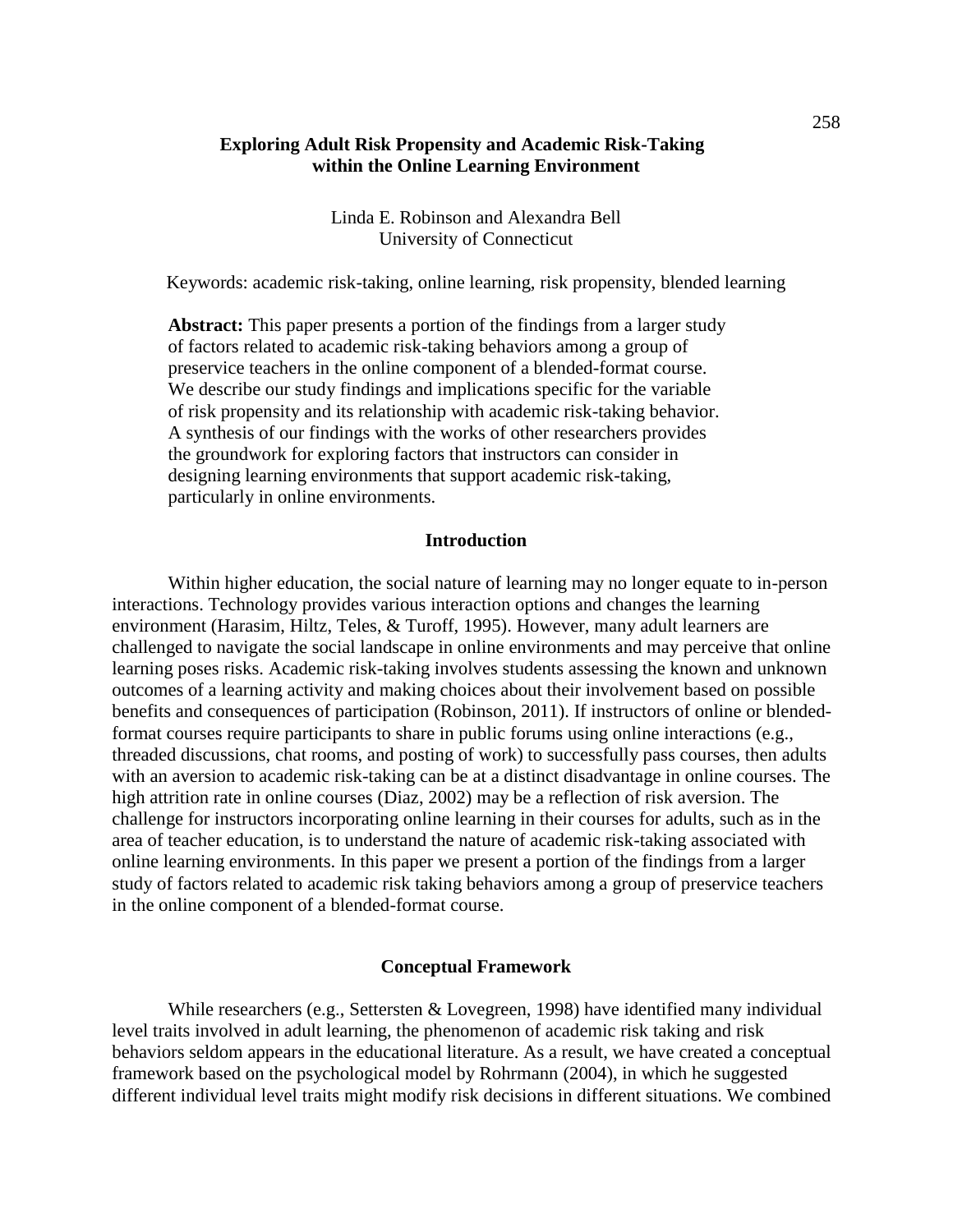this with the model proposed by Yates and Stone (1992), in which they suggested that a single construct would underlie most risk-taking discussions. The overlay of these ideas provided the conceptual framework for this study. In our framework, adult learners enter into an online environment with a risk propensity (their willingness to take risks). Within the instructional environment adults experience risk perceptions (their concept of possible risk loss/benefit) and risk appraisal (their value of the loss/benefit). The interaction of these three risk variables determines the choices adults make about their academic risk-taking behaviors.

#### **Research Design**

The overarching research question for this study was "What is the nature of academic *risk-taking behavior as portrayed by the concepts of risk perception, risk propensity, and risk appraisal among pre-service teachers in the online component of a blended course?*" We used a mixed-methods approach with concurrent triangulation for collecting data, which offered comprehensive investigation with equal priority given to both qualitative and quantitative data collection. This concurrent approach allowed us to converge both types of data, thereby corroborating findings within a single study (Creswell & Plano Clark, 2007). The study took place in the online portion of a blended course for 110 preservice teachers of a university cohort enrolled in a required special education course. Data were collected using researcher-designed instruments to measure quantitative and qualitative aspects of the study's three variables (risk propensity, risk perception, risk appraisal) and a rubric to assess academic risk-taking behaviors of participants in the online component of the course. Quantitative data was collected for all 110 students, and qualitative data was collected on a subset of 18 students. Quantitative analysis included descriptive statistics and zero-order correlations among the risk variables. Qualitative analysis included thematic coding based on concepts in the conceptual framework and open coding. The two data sets underwent integration using a comparison matrix. Risk propensity, defined as the extent to which an individual is likely to take chances in learning even when the outcomes are uncertain, was measured quantitatively with a 12-item survey. Scores could range from 12 (lowest risk propensity) to 48 (highest risk propensity). Internal reliability (Cronbach's  $\alpha$ ) for the 12 items was .80. We used the risk propensity scores in selecting individuals to participate in a face-to-face interview. Participants in the low risk propensity group had scores one *SD* or more below the mean; participants in the high risk propensity group had scores one *SD* or more above the mean; and participants in the medium risk propensity group had scores within one *SD* of the mean. Six individuals were randomly selected from each group to participant in the interview designed to assess their perceptions of supports and risks in the online component of the course and strategies they used to engage in the asynchronous online discussions. Qualitative data for risk propensity comprised responses to pertinent interview questions and written responses to four short-answer, open-ended items in the survey.

To assess the outcome variable, academic risk-taking behavior, we used a rubric to quantify indicators of students' risk taking in their contributions to online discussions during three, 2-week periods in the semester for the 18 interview participants. Indicators included evidence of innovations, acknowledgement of uncertainty, disagreement or divergence, and making choices. Total score could range from 0-45. Intra-rater reliability (ICC) for using the rubric was maintained between .80 and .90. We also qualitatively assessed academic risk-taking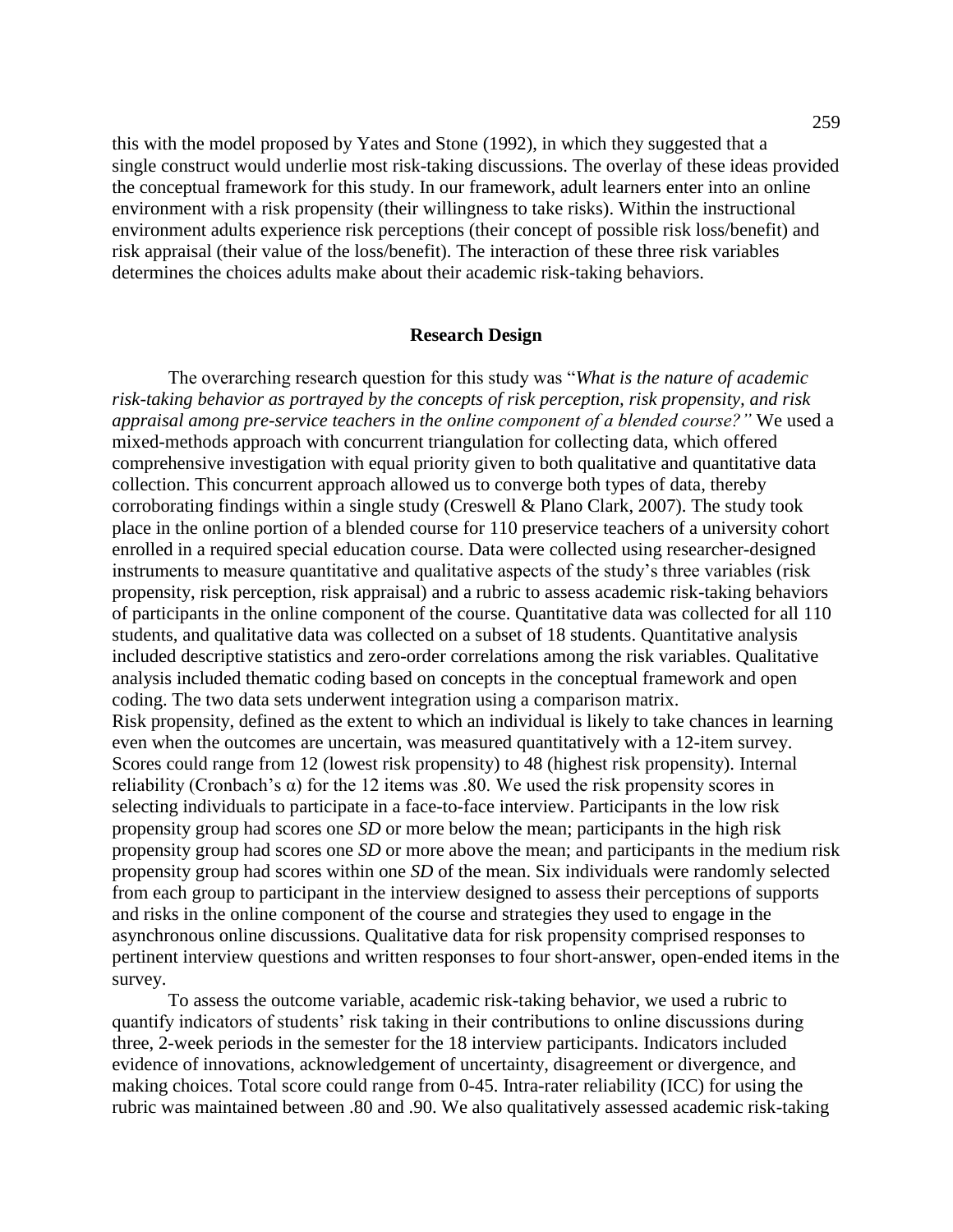using thematic analysis of individual contributions to the online discussions during the posting periods.

#### **Findings and Conclusions**

Among the 110 participants, the range in risk propensity scores was 23 to 39 and the mean was 30.32 (*SD* = 3.27), indicating that overall participants had moderate levels of risk propensity. Among the 18 students who participated in the interviews, the mean score for those in the low risk propensity group was 26.26 ( $n = 6$ ,  $SD = 1.15$ ); the mean was 29.96 ( $n = 6$ ,  $SD = 1.38$ ) for those in medium group; and 36.41 ( $n = 6$ ,  $SD = 1.7$ ) for those in the high risk propensity group. We then analyzed the qualitative data for individuals in each group. Exploring the data involved assessing the extent to which the quantitative and qualitative data for risk propensity converged, and clear patterns emerged.

Most participants with low risk propensity made qualitative statements indicating apprehension, worry, uneasiness, or similar types of feelings regarding their expectations for learning environments in general, and online environments specifically. For example, when asked if they felt they would need to agree with the views of their professor to be successful in a hypothetical course, participants in this group provided answers such as "I feel teachers like it when you agree with them," "In some way, yes in order to succeed, depends on the professor though," and "If you disagree with a professor they sometimes put it against you, some do not like to be proved wrong." These individuals saw professors in positions of power who might not grade fairly nor appreciate students who challenge them. These statements were indicative of individuals who have a low propensity to take risks in a learning environment.

When asked how their use of creativity or exercising an unusual approach in completing assignments would influence their grade in a class, participants with low risk propensity provided answers such as "It's a hit or miss. The teacher might like it or they might not, which can affect the grades," "For some professors they appreciate it while others don't. It's a risk," and ―I believe that any creative energy brought to an assignment should be credited as positive, but that doesn't always happen." These statements indicated that participants with low risk propensity felt that deviating from the prescribed path in an instructional setting might have negative consequences and was risky. These beliefs were not limited to interactions with instructors. When asked what their peers would think about working with them if their opinions differed, participants with low risk propensity stated, "They will look down on me," "They might not be willing to listen to your ideas or incorporate them," and "They might look down on your work." Again, the answers to the qualitative questions showed the concern and apprehension individuals with low risk propensity had in these types of situations.

We also found convergence between the quantitative and qualitative data for individuals with high risk propensity. Their answers in the open-ended questions demonstrated poise, comfort, assurance, self-confidence, or similar types of feelings regarding their expectations in face-toface and online learning environments. When asked if they felt they would need to agree with the views of their professor to be successful, students in this group provided answers such as, "I find that arguing some personal views with professors is a good idea," "No, you don't learn through agreeing," and "No because difference of opinions make better discussions." They did not perceive that disagreeing with a professor was risky and believed their professors would support and encourage differences of opinion to foster learning. These students were also comfortable in taking chances in their learning with peers. When asked what their peers would think about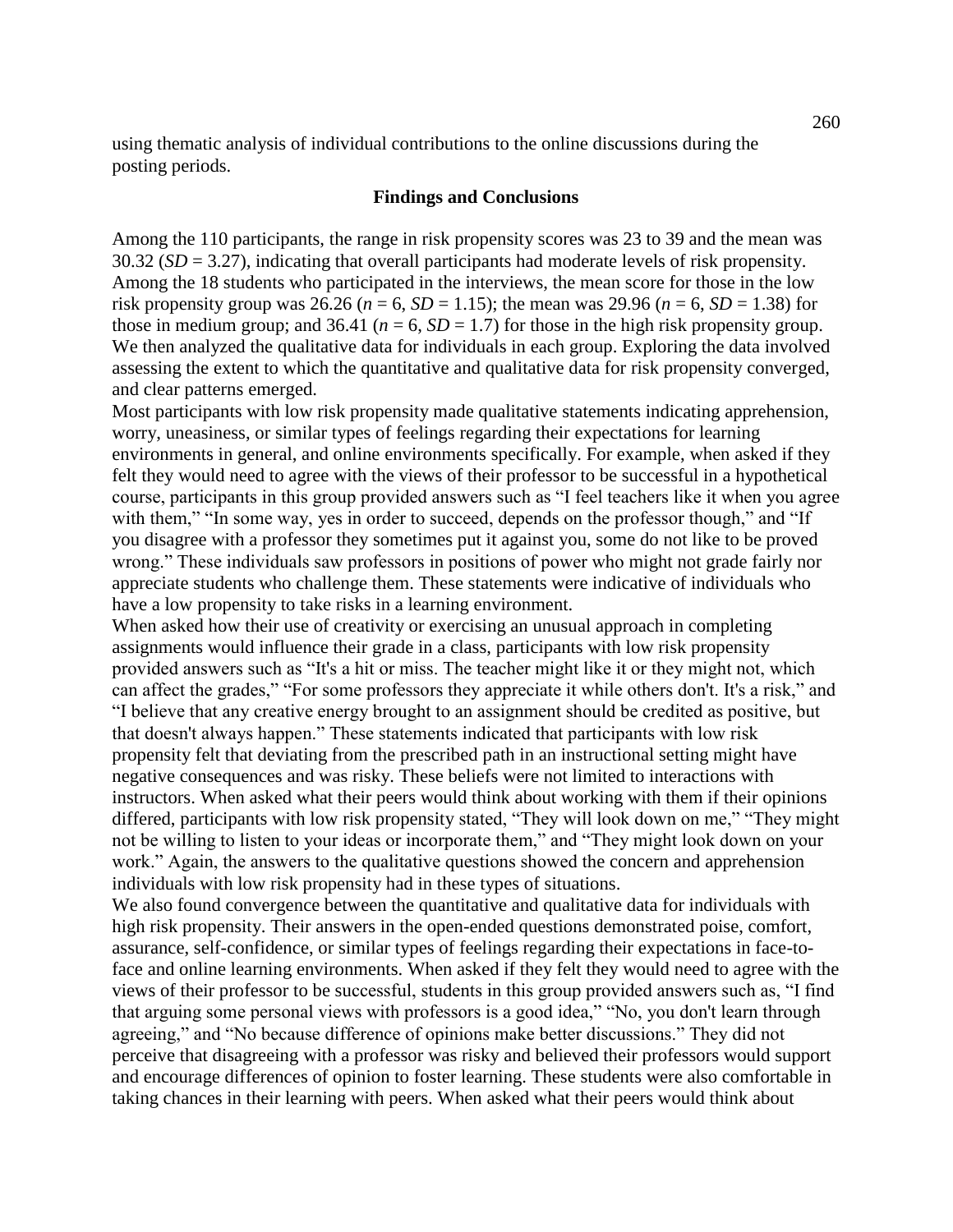working with them if their opinions differed the participants with high risk propensity scores commented, "I think that there would be critical questioning, yet accepting that our views are different," "They will respect my ideas and thoughts and share their opinions and theories on the topic," and "I believe they would accept it openly." These qualitative responses reflected the confidence and assurance participants with high risk-propensity had in these learning situations. When asked how their use of creativity or an unusual approach in completing assignments would influence their grade in a class, participants with high risk propensity offered responses such as "Positively—because it is new and creative and took a lot of thought and time," "Thinking creatively about course materials allows for greater and deeper grasp of course content, thus a better grade," and "It shows effort and interest and I have found it usually worked for my benefit." These statements indicated that participants with high risk propensity felt that deviating from the prescribed path in an instructional setting was a positive approach and would benefit them in obtaining a good grade or advancing their learning.

Convergence of the quantitative and qualitative data for individuals in the medium risk propensity group was not as clear-cut as for the low and high groups. Their qualitative responses reflected a wide range in perceptions pertaining to risk propensity in face-to-face and online contexts. Some participants responded to one question in a way that reflected lower propensity and to another question in a way that reflected higher propensity, and some participants responded to a question in ways that simultaneously reflected both lower and higher propensity. In analyzing the qualitative data we were challenged to determine if participants were unsure how they felt about taking risks, or if higher and lower responses to a question were actually an indication that their answers could be "averaged" out to reflect a medium-level response. The scoring rubric did not address these types of mixed responses.

Based on the findings, we concluded that for participants with low risk propensity and with high risk propensity the quantitative and qualitative appeared to convey the same perceptions and risk propensity characteristics. The cohesiveness of the data sets for participants in these two groups suggest that researchers can develop valid and reliable means of identifying individuals with clearly low and clearly high risk propensity specific for online learning contexts. More research is needed, however, to clarify the nature of risk propensity among individuals that fall between these two extremes.

With regard to the outcome variable of academic risk-taking behavior, the mean score for the 18 interview participants was 26.72. The large *SD* of 7.24 indicated that students exhibited a wide range in risk taking behaviors in the online discussions. We used the method of +/- 1 *SD* from the mean for assigning participants to low, medium, and high risk-taking behavior groups. The mean risk-taking score for those in the low risk-taking group was 15.50 (*n* = 2, *SD* = .70); the mean was 25.17 ( $n = 12$ ,  $SD = 3.90$ ) for those in medium risk-taking group; and 37.00 ( $n = 4$ , SD  $= 2.58$ ) for those in the high risk-taking group.

Our qualitative analysis if the online postings indicated patterns in academic risk-taking behaviors among members of each group. Some individuals with low risk-taking scores were recurrent posters. They were online frequently, reading, asking questions, and clarifying information. They did not contribute creativity or content to the group process, but they frequently posted online. Conversely, some high risk-takers did not post very often; however, when they did contribute it was often lengthy and significant. Their posts were often disagreeing, challenging, innovative, or made choices directed at the group.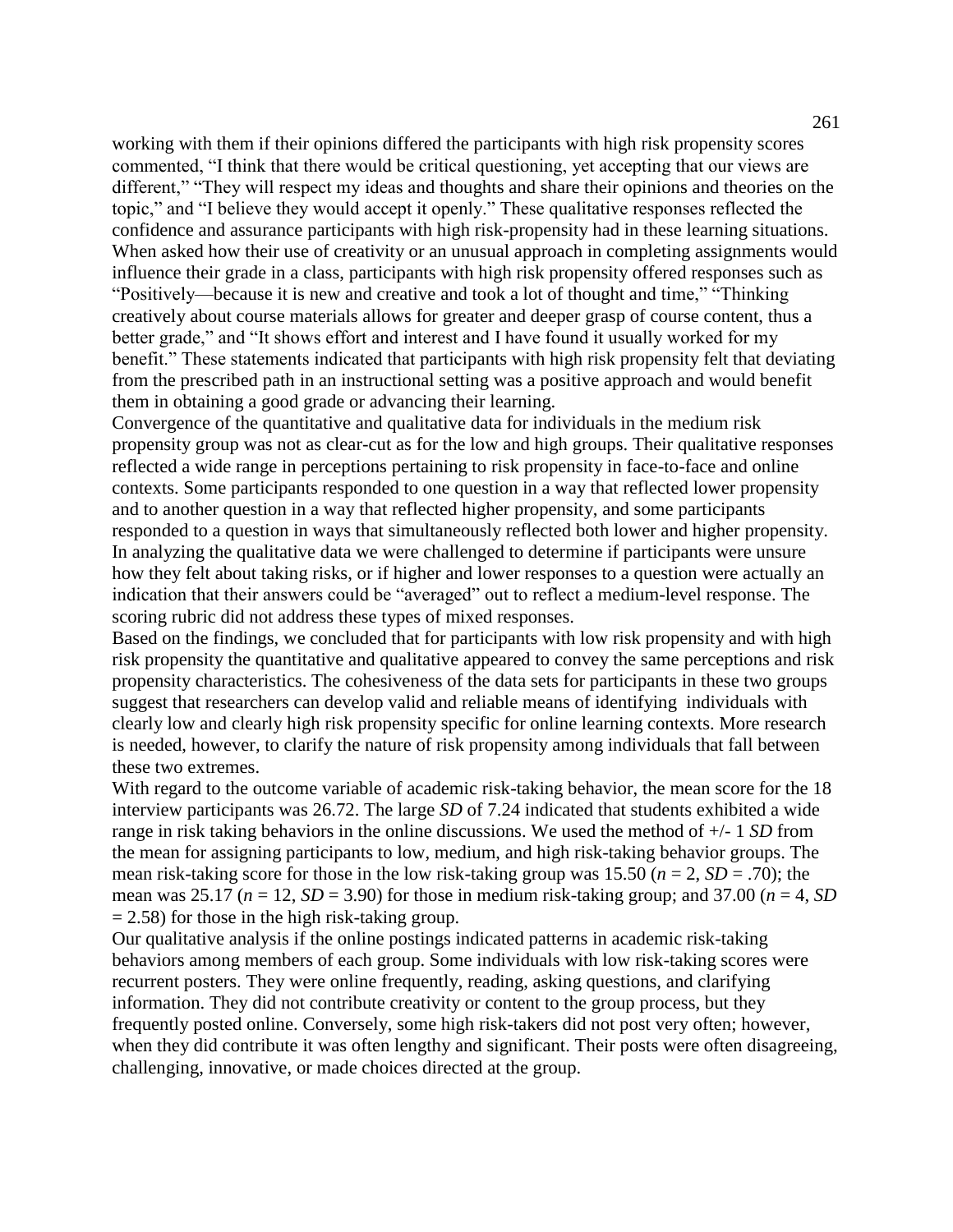Although some individuals scored consistently lower or consistently higher in all the risk indicators, not every participant showed evidence in every indicator. Some individuals, time after time, scored higher in one or two indicator areas (Making Choices and Disagreement or Divergence), and yet never scored in another indicator area (Evidence of Innovation). Occasionally some participants showed evidence of higher risk-taking in early posts, followed by little or no evidence of risk-taking in their posts towards the end of the semester. It was difficult to tell if these changes in patterns during a semester were indicative of feedback they received from the group or if other outside factors, such as getting busy with other classes, influenced the participants' time or willingness to participate.

The qualitative data also revealed the manner in which participants delivered their posts. Some individuals demonstrated their academic risk-taking in a positive or upbeat manner: "Hey guys, great job so far, but maybe we should consider the fact that not everyone supports mainstreaming in the same way... so what type of alternative arrangements could we offer?" While other individuals took a more antagonistic approach to risk-taking: "Well I don't know why you think [the student] needs that accommodation ... but if you think it's a good idea then have at it." With regard to the relationship between risk propensity and academic risk-taking behaviors in the online component of the course, the quantitative scores for the two variables had a high positive correlation ( $r = .87$ ,  $n = 18$ ), indicating that the higher an individual's risk propensity the more he or she exhibited risk-taking behaviors. This outcome was consistent with the conceptual framework, in which risk propensity, reflecting an individual's willingness to enter into risky situations pertaining to learning, supports academic risk-taking behavior. We explored how academic risk-taking behavior scores compared among the three risk propensity groups. The mean score for members of the low risk propensity group was  $20.00$  (*SD* = 3.80, *n* = 6); the mean was 24.67 for the medium group (*SD* = 1.63, *n* = 6); and it was 26.72 (*SD* = 3.08, *n* = 6) for the high risk propensity group. A 1-way ANOVA indicated that all three means were significantly different from each other ( $F = 42.84$ ,  $p = .000$ ). These findings confirmed the strong positive relationship between risk propensity and risk taking behaviors in the online component of the course.

#### **Implications**

If new learning challenges adult learners' existing meanings, values, and skills it may create a disconnect between new learning and past learning (Mackeracher, 2004). Most adult learners engage in this type of activity despite some anxiety or a sense of risk (Baskin, 2001). High levels of anxiety may result in adults deciding that learning is too risky and aborting the process (Perry, 2008). The outcomes of our study suggest that academic risk-taking can be portrayed by a set of risk factors even among individuals in a demographically homogeneous group of adult learners. In particular, risk propensity had a high positive correlation with indicators of academic risk-taking in adults' contributions to online discussions. Based on the data, we cannot address the extent to which risk propensity may predict risk-taking behavior in academic contexts; only that it is a clear indicator of individuals' academic risk-taking behavior in the online component of a blended-format course.

Some researchers in non-academic contexts have examined if risk behavior was merely an outcome of individual assessments of payoffs and probabilities. For example, Deck, Lee, Reyes, and Rosen (2008) examined 75 faculty and students at a College of Business who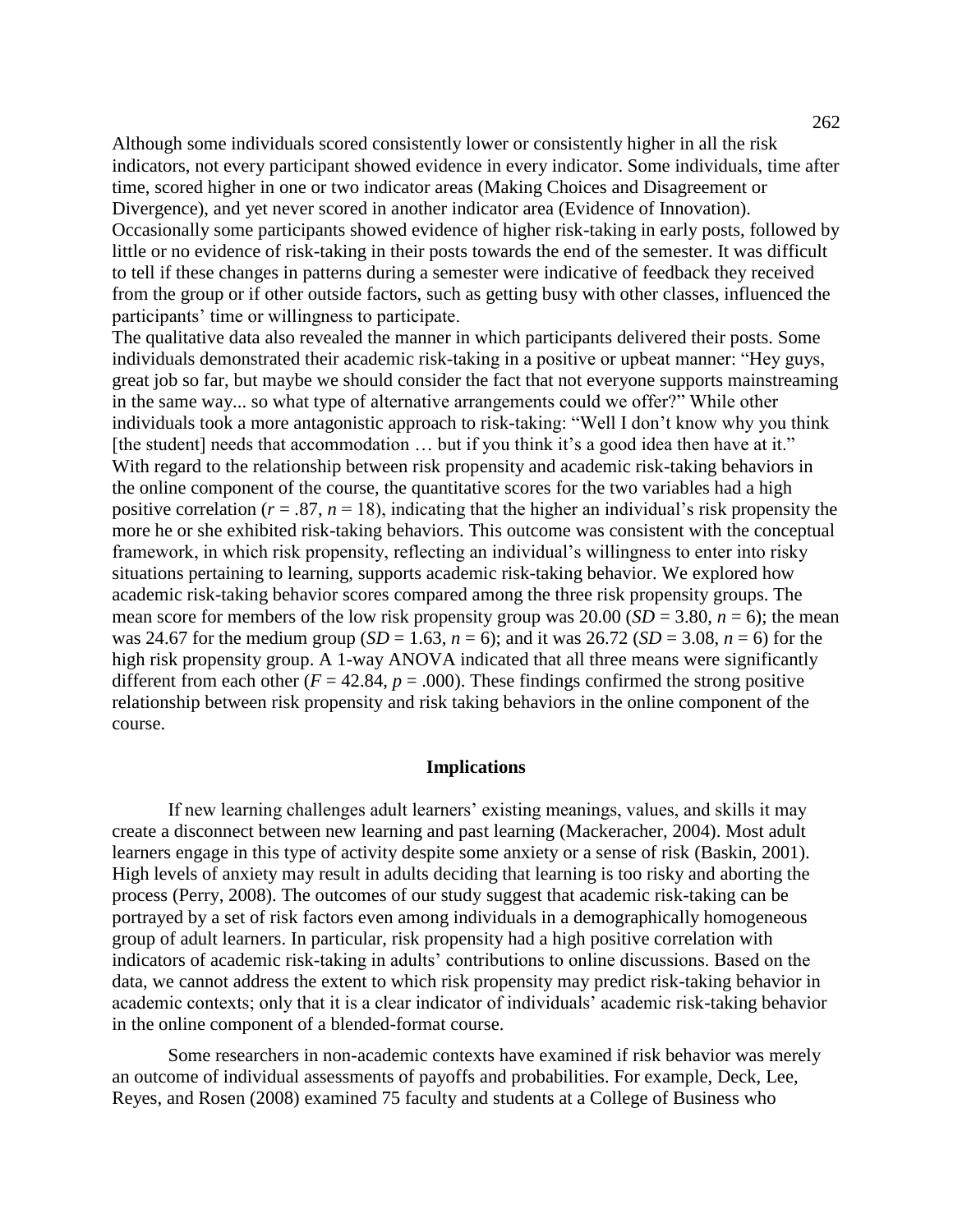volunteered to participate in a series of tasks with variable payoffs. They found that risk behaviors were related to a wide variety of factors, including individual perceptions of the risk involved in any given situation, and not just assessments of payoffs and probabilities. Though the authors did not measure risk propensity specifically, this individual personality state could explain the variability in risk-taking levels displayed by participants within their study. Models that examine risk behaviors based purely on probabilities of outcomes cannot capture the subtlety of the context in which risk decisions occur nor account for individual differences in perceptions or prior experiences.

In summary, the variable of risk propensity appears to be a key component in the academic risk-taking behaviors of individuals in online contexts. This study demonstrated that adult learners with similar demographic backgrounds can display a wide range of behaviors related to risk-taking. We focused on measuring individual perceptions related to the three risk variables and their relationships to risk-taking behaviors; we did not assess external factors that may have influenced students' behaviors. A variety of additional factors discussed in other studies might explain our outcomes. A synthesis of our findings with the works of other researchers provides the groundwork for exploring factors to consider in designing blendedformat courses that support academic risk-taking, particularly in the online environment. These factors include, but are not limited to, the risk tolerance of the instructor, communities of practice in online learning environments, risk levels of other students, course feedback and grading methods, type of social media or platforms used for learning, and length of course. Insights from this endeavor point to the need for continued development of ways to assess academic risktaking. A better understanding of this concept will enable instructors to design blended and online experiences that support risk taking, and new opportunities for learning risk taking can afford, for all students.

## References

- Baskin, C. (2001). *Using Kirkpatrick's four-level-evaluation model to explore the effectiveness of collaborative online group work.* Paper presented at the ASCILITE, Melbourne, Australia.
- Creswell, J. W., & Plano Clark, V. L. (2007). *Designing and conducting mixed methods research*. Thousand Oaks, CA: Sage.
- Deck, C., Lee, J., Reyes, J., & Rosen, C. (2008). *Measuring risk attitudes controlling for personality traits.* Paper presented at the American Economic Association meeting, New Orleans.
- Diaz, D. P. (2002). Online drop rates revisited. *The Technology Source [Online], May/June*. Retrieved from http://technologysource.org/article/online\_drop\_rates\_revisited/
- Harasim, L., Hiltz, S. R., Teles, L., & Turoff, M. (1995). *Learning networks: A field guide to teaching and learning online.* Cambridge, MA: MIT Press.
- Mackeracher, D. (2004). *Making sense of adult learning*. Toronto, Ontario: University of Toronto Press.
- Perry, B. D. (2006). Fear and learning: Trauma-related factors in the adult education process. In S. Johnson & K. Taylor (Eds.), *The Neuroscience of Adult Learning* (Vol. 110, pp. 21- 28). San Francisco: Jossey-Bass.